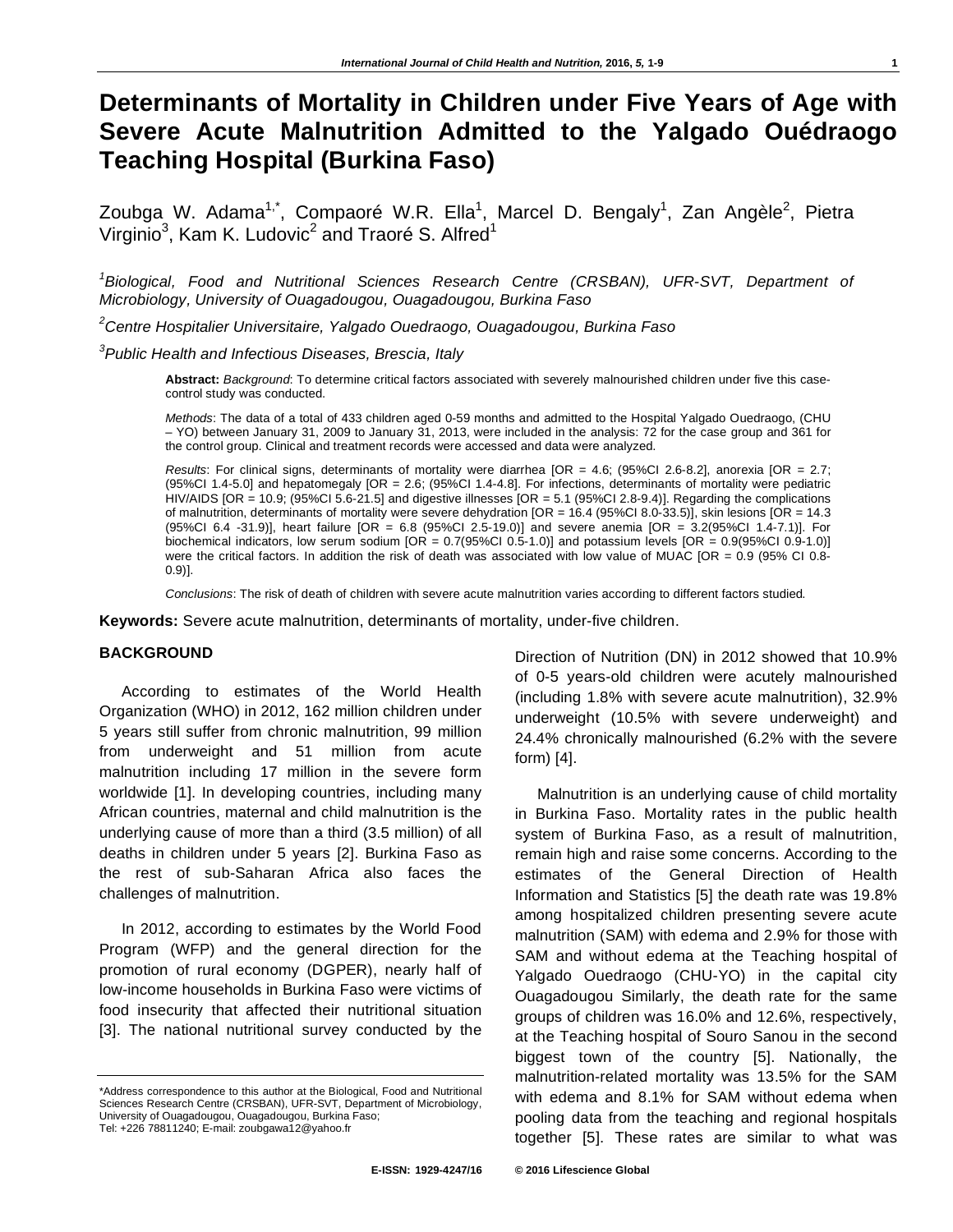reported in Cameroun and Guinea (20% and 14% respectively) [6, 7]. However, according to the WHO norms, rates of death between 11-20% are considered unacceptable [8].

 Although the association between malnutrition and all-cause mortality is well established, the relationship between malnutrition and mortality attributed to specific causes is less well documented [9]. The efficacy and effectiveness of interventions for child survival could be affected by the child's characteristics, such as clinical. In addition, centers that provide care for malnourished children may also present some factors that could influence the mortality rate. The objective for the present study was to determine the factors associated with the mortality of children with SAM in the Center for Recovery and Nutritional Education (CREN) of CHU-YO.

# **METHODS**

### **Participants**

This was a case-control study designed to determine the factors associated with the mortality of children with severe acute malnutrition from 31 January 2009 to 31 January 2013 at the CREN of the Pediatrics Department of the CHU-YO in Ouagadougou. Ouagadougou is the capital city of Burkina Faso and the CHU-YO is the biggest teaching hospital of the country. The CREN is in charge of the treatment of children presenting SAM with or without complications. Children generally treated in this center are from Ouagadougou and its surroundings.

The population was made up of 433 children aged, 0 to 59 months, dead or recovered, of both sexes who suffered from SAM with or without complications. The inclusion criteria for participants in the study were: child aged 0-59 months, admitted to the CREN and that had bipedal edema, or weight-for-height z-score (WHZ) <-3 SD of the median reference (for children 0-59 months), or the mid-upper arm circumference (MUAC) < 110 mm (only for those aged 6-59 months) [10]. Children that were admitted to the CREN but later transferred or dropped out were excluded from this study. The control group was composed of all children included in the study that recovered after being treated for SAM; and the case group consisted of all the children included in the study who died while being under treatment for SAM. The total samples consisted of 361 controls and 72 cases.

# **Instrumentation and Procedure**

At the admission to the CREN, weight and height were measured for all children and MUAC was assessed for those aged 6-59 months. A clinical assessment was performed to determine the presence of associated clinical signs and complications (infections and other complications) at the entry. The following biological testing was performed on all the children: HIV serology, hemoglobin concentration, protidemia, serum potassium, serum sodium, creatinine and blood sugar. Children's socioeconomic characteristics were collected including age and sex of children; their health history (immunization status, number of prenatal consultations and feeding information from 0-6 months) were also recorded.

#### **Data Analysis**

Data were entered and analyzed using SPSS version 17.0. The anthropometrics indices height-forage z-score (HAZ), weight-for-height z-score (WHZ) and weight-for-age z-score (WAZ) were calculated using the WHO software Anthro. 2010. For the evaluation of nutritional status with MUAC, acute malnutrition was considered severe when the MUAC was lower than 110 mm (for children aged 6-59 months), according to the national protocol in the place at the time of this study [10]. The distribution of quantitative variables were checked using the noparametric test Shapiro-Wilk, and distribution was assumed to be normal when p-value was better than 0.05. Descriptive analyses were performed. This analysis of the mortality determinants was performed in two steps. Firstly, univariate analyses were conducted to determine the relevant variables using Student T test or Mann-Whitney test for continuous variables, and Chi square and Fisher Exact tests for categorical variables with a p-value < 0.05 considered as significant. In the second step, a multinomial logistic regression was used to examine the weight of the different relevant variables determined during the first step, adjusting for each other in each category of determinants (clinical symptoms, infections, other complications, biochemical and anthropometric parameters). A backward regression walk through was undertaken; and seizure tests (p<0.05) and suppression (p>0.10) were based on the likelihood ratio. In addition to these analyses, a correlation matrix was used to examine the correlations between the various predictors. Where variables were highly correlated, it was the preferred choice of the researchers to remove somewhat we considered as redundant variables. In the various inferential analyses, the difference was significant when " $p$ "  $\leq 0.05$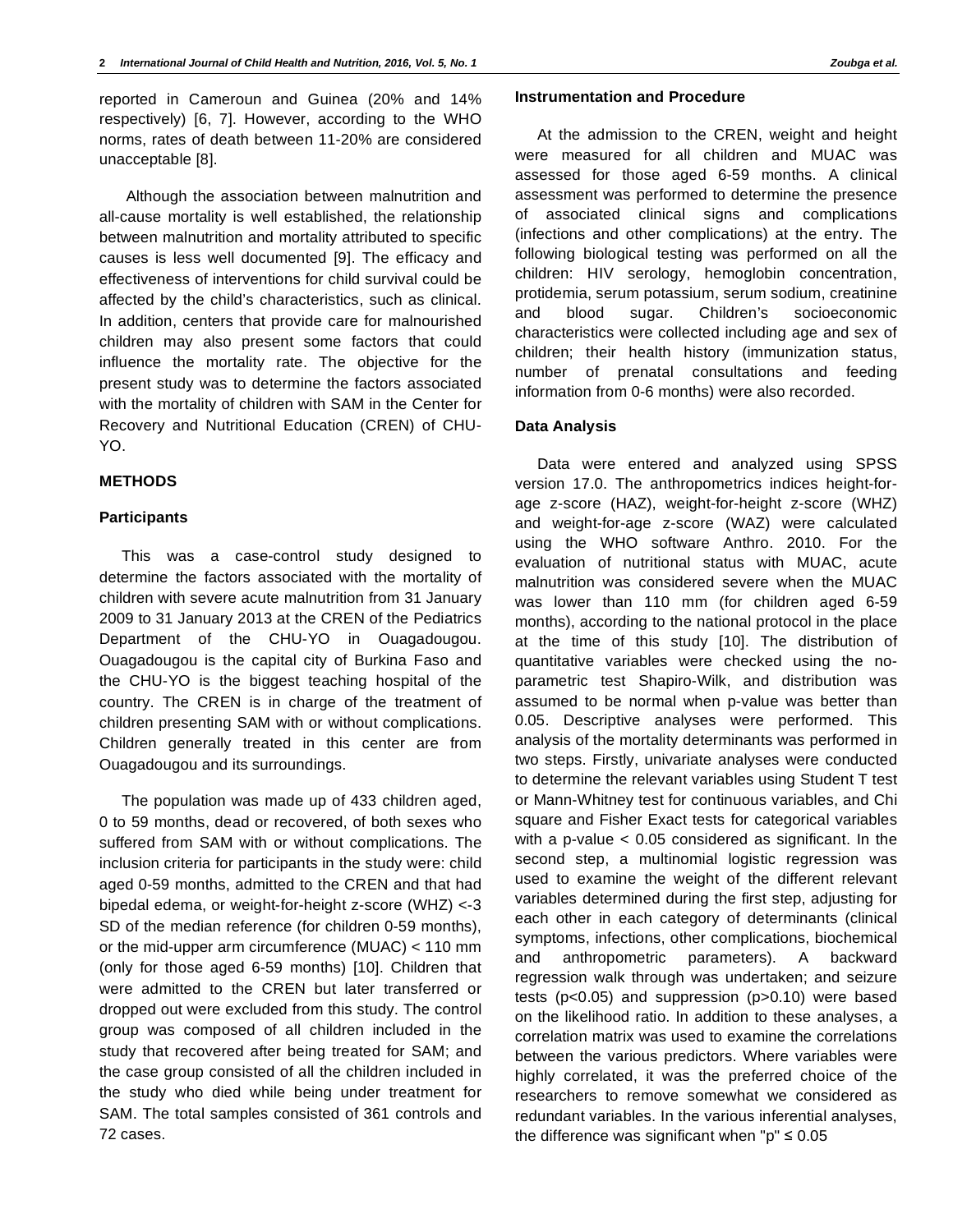### **RESULTS**

# **Participants' Baseline Socio-Economic Health Characteristics**

The children's mean age at the admission to the CREN was  $16.9 \pm 9.0$  months. The age group 6-23 months was the most populated group was (77.6%); the sex ratio was 1.20. However, there was no association between sex and mortality. Table **1** present the distribution of children by age and stratified by sex.

For the group of 128 children whom feeding practices information was available, 68.8% of them were exclusively breastfed until the age of 6 months, 21.9% received mixed feeding and 9.4% (n=12) were fed breast milk substitutes. Among the 294 children whom immunization status was informed, 76.5% of them correctly received their vaccines as scheduled by

the national extended program of immunization. The number of antenatal visits was informed for 267 children;  $\geq 4$  antenatal visits were reported only for 31.5% of them (Table **1**).

For the age of the children when they were admitted to the center is associated with mortality and younger children were more at odds of death (Table **1**).

## **Clinical Signs at the Admission to the CREN**

The prevalence of clinical signs is presented in Table **2**. The most encountered clinical signs at children's admission to the CREN were diarrhea (41.1%), cough (25.6%), edema (21.9%) and vomiting (21.7%). Anorexia (19.2%) and hepatomegaly (19.2%) were also prevalent. Besides that, in the multivariate analyses, only diarrhea  $[OR = 4.6 (95\% CI 2.6-8.2)],$ 

#### **Table 1: Distribution by Age and Stratified by Gender and Socio-Sanitary Characteristics**

| <b>Groups of Age</b><br>(Months)            | <b>Combined Groups</b>           |            | <b>Sex</b><br><b>Effective</b>        |                    | <b>Sex Ratio</b>   |  |
|---------------------------------------------|----------------------------------|------------|---------------------------------------|--------------------|--------------------|--|
|                                             | <b>Effective</b>                 | Percentage | Male                                  | Female             |                    |  |
| $0-5$                                       | 15                               | 3.5%       | 9                                     | 6                  | 1.5                |  |
| $6 - 11$                                    | 119                              | 27.5%      | 64                                    | 55                 | 1.2                |  |
| $12 - 23$                                   | 202                              | 46.6%      | 110                                   | 92                 | 1.2                |  |
| 24-35                                       | 78                               | 18.0%      | 46                                    | 32                 | 1.4                |  |
| $\geq 36$                                   | 19                               | 4.4%       | 8                                     | 11                 | 0.7                |  |
| Total population                            | 433                              | 100%       | 237                                   | 196                | 1.2                |  |
| <b>Variables</b>                            | <b>Estimated Coefficients</b>    |            | P-Value                               |                    | OR (95% CI)        |  |
| Constant                                    |                                  | 9.294      | p < 0.001                             |                    |                    |  |
| Ages                                        |                                  | 0.063      | 1.1<br>p < 0.001                      |                    |                    |  |
|                                             |                                  |            |                                       |                    | [1.0; 1.1]         |  |
|                                             |                                  |            | <b>Socio-Sanitary Characteristics</b> |                    |                    |  |
| Food practices from 0 to 6 months           |                                  |            | <b>Effective</b>                      |                    | Percentages        |  |
|                                             | $(n = 128)$                      |            |                                       |                    |                    |  |
| Breastfeeding                               |                                  |            | 88                                    | 68.8%              |                    |  |
|                                             | 28<br>Mixed feeding<br>21.9%     |            |                                       |                    |                    |  |
|                                             | <b>Breastmilk Substitutes</b>    | 12         |                                       | 9.4%               |                    |  |
| <b>Immunization schedule</b><br>$(n = 294)$ |                                  |            | <b>Effective</b>                      |                    | <b>Percentages</b> |  |
|                                             | Schedule up date<br>225<br>76.5% |            |                                       |                    |                    |  |
|                                             | Calendar of date<br>69<br>23.5%  |            |                                       |                    |                    |  |
| Number of prenatal consultations            |                                  |            | <b>Effective</b>                      | <b>Percentages</b> |                    |  |
|                                             | $(n = 267)$                      |            |                                       |                    |                    |  |
| $1$ to $3$                                  |                                  |            | 183                                   | 68.5%              |                    |  |
| $\geq 4$                                    |                                  |            | 84                                    | 31.5%              |                    |  |

n: Number Observed.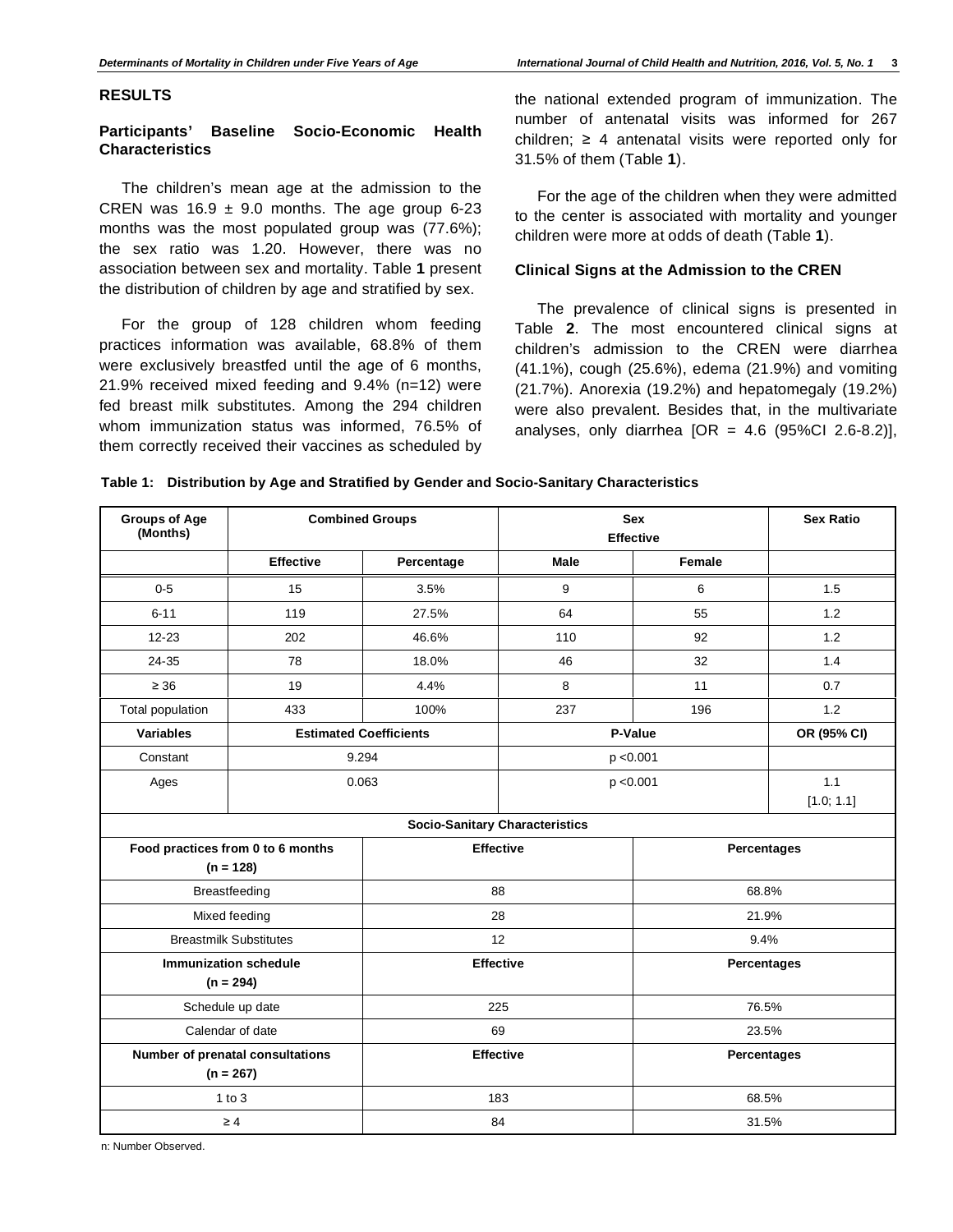| <b>Clinical Signs</b>     | Control<br>$(n = 361)$           | Case<br>$(n = 72)$ | OR (95% CI)       | P-Value           | Prevalence in the<br><b>Total Population</b> |
|---------------------------|----------------------------------|--------------------|-------------------|-------------------|----------------------------------------------|
| Diarrhea                  | 127                              | 51                 | 4.5<br>[2.6; 7.8] | p < 0.001         | 41.1%                                        |
| Anorexia                  | 58                               | 25                 | 2.8<br>[1.6; 4.9] | p < 0.001         | 19.2%                                        |
| Edema                     | 71                               | 24                 | 2.0<br>[1.2; 3.5] | 0.016             | 21.9%                                        |
| Hepatomegaly              | 57                               | 26                 | 3.0<br>[1.7; 5.3] | p < 0.001         | 19.2%                                        |
| Cough                     | 86                               | 25                 | 1.7<br>[0.9; 2.9] | 0.074             | 25.6%                                        |
| Vomiting                  | 72                               | 22                 | 1.8<br>[1.0; 3.1] | 0.060             | 21.7%                                        |
| Variables<br>and constant | <b>Estimated</b><br>coefficients | P-Value            |                   | OR (95% CI)       |                                              |
| Constant                  | $-3.072$                         |                    | p < 0.001         |                   |                                              |
| Diarrhea                  | 1.531                            | p < 0.001          |                   | 4.6<br>[2.6; 8.2] |                                              |
| Anorexia                  | 1.003                            | 0.001              |                   | 2.7<br>[1.5; 5.0] |                                              |
| Hepatomegaly              | 0.970                            | 0.002              |                   | 2.6<br>[1.4; 4.8] |                                              |
| Edema                     | 0.583                            | 0.059              |                   | 1.8<br>[0.9; 3.3] |                                              |

|  | Table 2: Prevalence of Clinical Findings at Admission and their Association with Mortality |
|--|--------------------------------------------------------------------------------------------|
|--|--------------------------------------------------------------------------------------------|

n: Number Observed.

anorexia  $[OR = 2.7 (95\% CI 1.4-5.0)]$  and hepatomegaly  $[OR = 2.6 (95\% CI 1.4-4.8)]$  were still associated with mortality.

The infections associated with severe acute malnutrition at children's admission were malaria (40.4% of cases), digestive infections (26.6% of cases), respiratory infections (13.9% of cases), HIV/AIDS (13.4% of cases) and fungal infections (13.4% of cases).

In the multivariate analyses, the presence of the following infections was associated with an increased odds of dying from severe acute malnutrition (Table **3**) HIV/AIDS [OR = 10.9 (95%CI 5.6-21.5)], gastrointestinal infections [OR = 5.1 (95%CI 2.8-9.4)].

Other complications present at children's admission to the CREN were severe dehydration (18.0%), severe anemia (15.9%), skin lesions (12.2%), and heart failure (6.9%). These complications were associated with death in SAM (p<0.05). All these complications were associated with increased odds of death with SAM: severe dehydration  $[OR = 16.4 (95\% CI 8.0-33.5)],$  skin lesions [OR = 14.3 (6.4 -31.9)], heart failure [OR = 6.8 (95%CI 2.5-19.0)] and severe anemia [OR = 3.2(95%CI 1.4-7.1)] (Table **4**).

# **Anthropometrics Factors**

At the admission to the CREN, 127 children were extremely malnourished (z-score < - 4 SD for WHZ, HAZ and WAZ). Anthropometric indices (WHZ, HAZ, and WAZ) and MUAC were negatively associated with the mortality of children with SAM when data of extremely malnourished were included in the analysis; but when these children were excluded from the samples, WHZ and WAZ were not associated anymore (Table **5**). The most crucial factors among anthropometric variables were the MUAC of children at the point of entry at the center (Table **5**). Additionally, mortality rate gradually increased with poor nutritional status.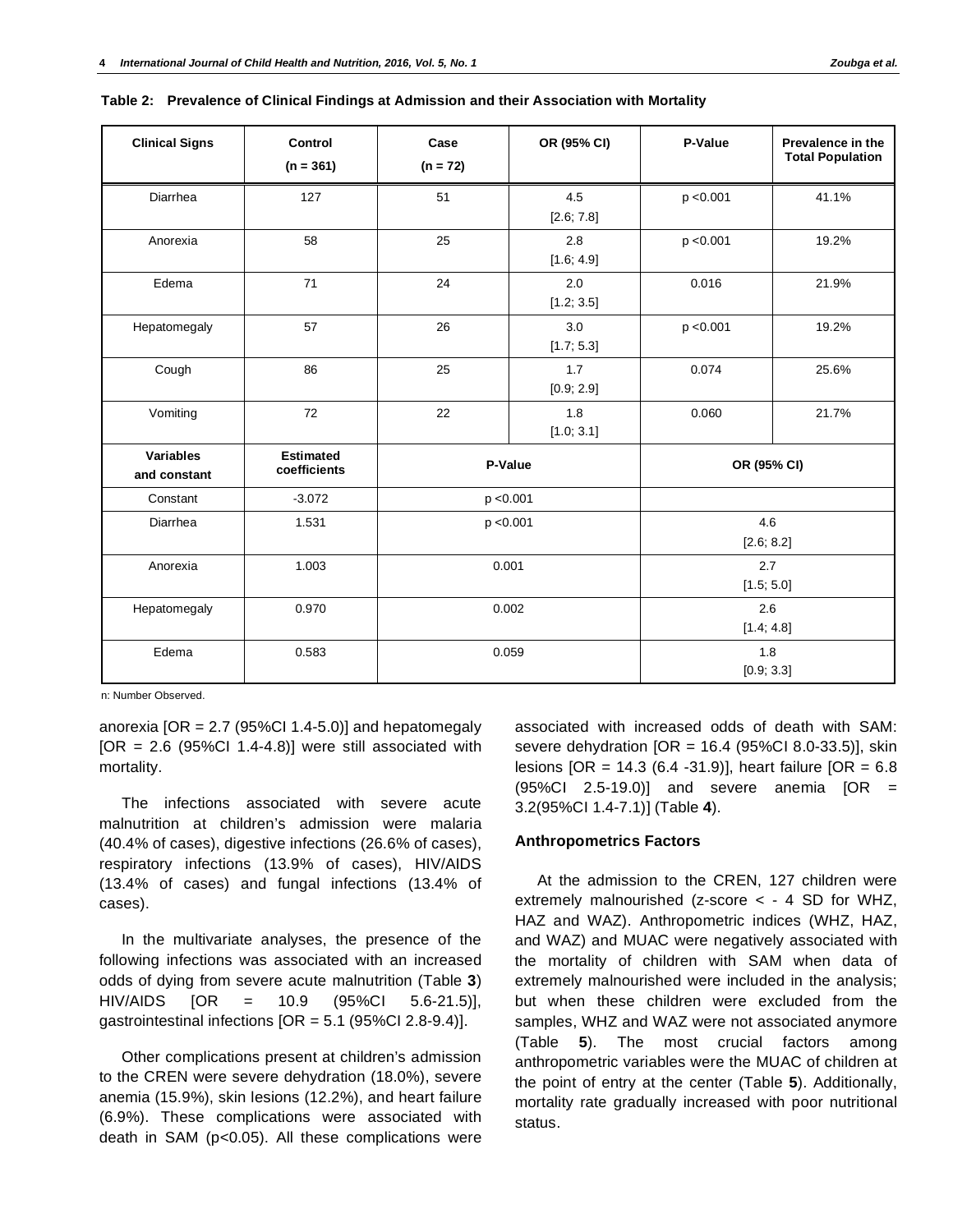| <b>Infections</b>                | Control<br>$(n = 361)$          | Case<br>$(n = 72)$ | OR (95% CI)         | P-Value             | Prevalence in the<br><b>Total Population</b> |
|----------------------------------|---------------------------------|--------------------|---------------------|---------------------|----------------------------------------------|
| Digestive infections             | 73                              | 42                 | 5.5<br>[3.2; 9.4]   | p < 0.001           | 26.5%                                        |
| Mycoses                          | 32                              | 13                 | 2.3<br>[1.1; 4.6]   | 0.034               | 10.39%                                       |
| AIDS pediatric                   | 24                              | 34                 | 12,6<br>[6.7; 23,4] | p < 0.001           | 13.39%                                       |
| Malaria                          | 137                             | 38                 | 1.8<br>[1.1; 3.0]   | 0.025               | 40.42%                                       |
| Respiratory<br>Infections        | 44                              | 16                 | 2.0<br>[1.1; 3.9]   | 0.038               | 13.86%                                       |
| <b>Variables</b><br>and Constant | <b>Estimated</b><br>Coefficient | P-Value            |                     |                     | OR (95% CI)                                  |
| Constant                         | $-3.186$                        | p < 0.001          |                     |                     |                                              |
| AIDS pediatric                   | 2.393                           | p < 0.001          |                     | 10.9<br>[5.6; 21.5] |                                              |
| Digestive infections             | 1.632                           | p < 0.001          |                     | 5.1<br>[2.8; 9.4]   |                                              |
| <b>Mycoses</b>                   | 0.875                           | 0.046              |                     | 2.4<br>[1.0; 5.7]   |                                              |
| Malaria                          | 0.670                           | 0.031              |                     | 1.9<br>[1.1; 3.6]   |                                              |

# **Table 3: Prevalence of Infections and their Association with Mortality**

n: Number Observed.

# **Table 4: Prevalence of other Complications of SAM and their Association with Mortality**

| <b>Complications</b>      | Control<br>$(n = 361)$                  | Case<br>$(n = 72)$ | OR (95% CI)         | P-Value             | Prevalence in the<br><b>Total Population</b> |  |
|---------------------------|-----------------------------------------|--------------------|---------------------|---------------------|----------------------------------------------|--|
| Severe<br>Anemia          | 49                                      | 20                 | 2.4<br>[1.3; 4.4]   | 0.005               | 15.9%                                        |  |
| severe dehydration        | 35                                      | 43                 | 13.8<br>[7.7; 24.8] | p < 0.001           | 18.0%                                        |  |
| heart failing             | 14                                      | 16                 | 7.1<br>[3.3; 15.3]  | p < 0.001           | 6.9%                                         |  |
| cutaneous lesions         | 26                                      | 27                 | 7.7<br>[4.1; 14.4]  | p < 0.001           | 12.2%                                        |  |
| Variables<br>and Constant | <b>Estimated</b><br><b>Coefficients</b> | P-Value            |                     |                     | OR (95% CI)                                  |  |
| Constant                  | $-3.466$                                | p < 0.001          |                     |                     |                                              |  |
| severe dehydration        | 2,798                                   | p < 0.001          |                     | 16.4<br>[8.0; 33.5] |                                              |  |
| cutaneous lesions         | 2.663                                   | p < 0.001          |                     | 14.3<br>[6.4; 31.9] |                                              |  |
| heart failure             | 1.924                                   | p < 0.001          |                     | 6.8<br>[2.5; 19,1]  |                                              |  |
| severe anemia             | 1.155                                   | 0.005              |                     |                     | 3.2<br>[1.4; 7.1]                            |  |

N: Number Observed.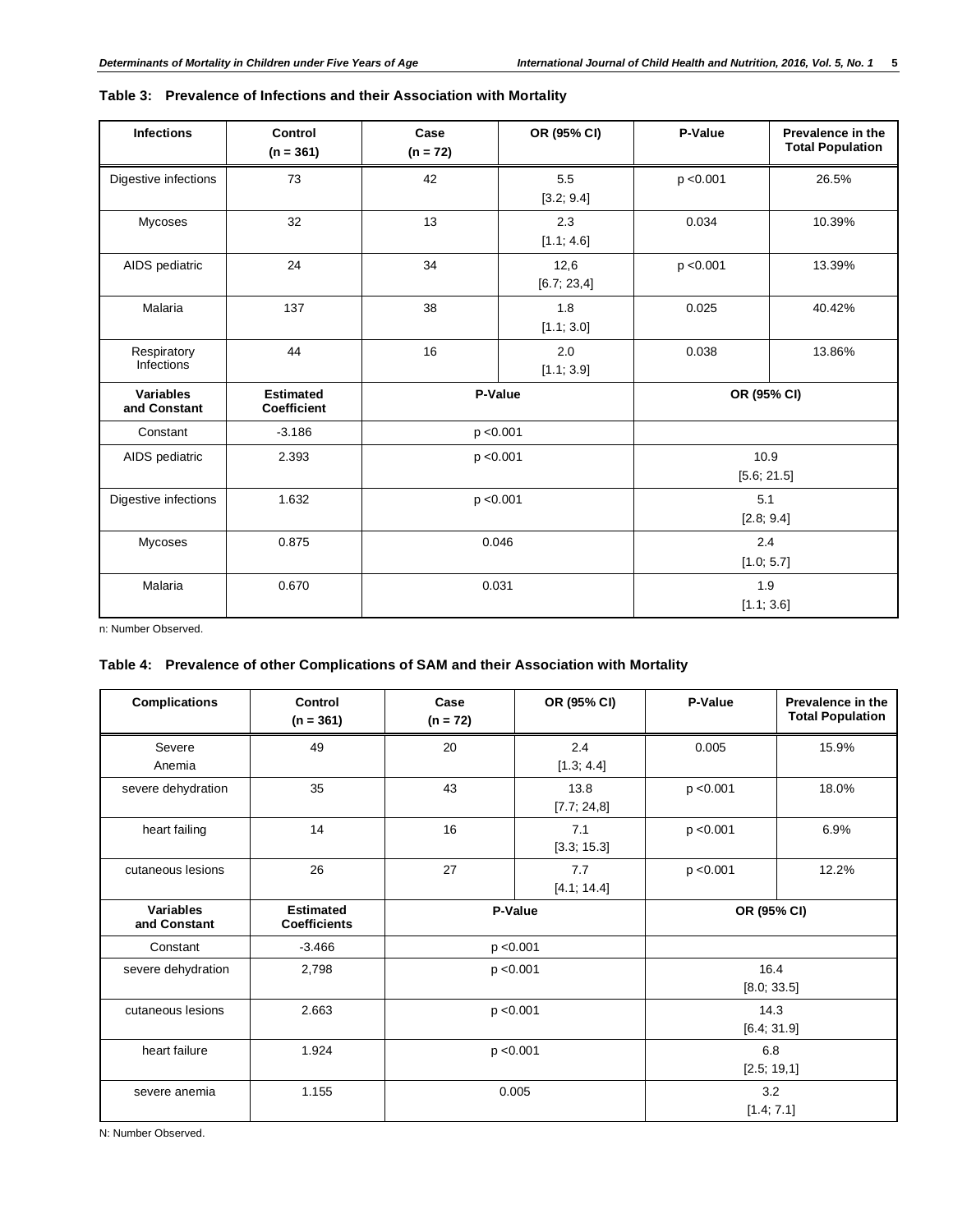| <b>Parameter</b><br>(Range Limits Included) | Control                          | Case                            | P-Value           |
|---------------------------------------------|----------------------------------|---------------------------------|-------------------|
| Mean WHZ (SD)                               | $(n = 193)$<br>$-3.95 \pm 0.60$  | $(n = 18)$<br>$-4.17 \pm 0.51$  | 0.158             |
| Mean WAZ (SD)                               | $(n = 193)$<br>$-4.18 \pm 0.66$  | $(n = 18)$<br>$-4.42 \pm 0.63$  | 0.142             |
| Mean HAZ (SD)                               | $(n = 265)$<br>$-2.59 \pm 1.38$  | $(n = 41)$<br>$-3.06 \pm 1.40$  | 0.044             |
| <b>Parameter</b><br>(Range Limits Included) | Control                          | Case                            | P-Value           |
| Mean WHZ (SD)                               | $(n = 290)$<br>$-4.50 \pm 1.00$  | $(n = 48)$<br>$-5.31 \pm 1.17$  | p < 0.001         |
| Mean WAZ (SD)                               | $(n = 290)$<br>$-4.59 \pm 0.92$  | $(n = 48)$<br>$-5.16 \pm 0.97$  | p < 0.001         |
| Mean HAZ (SD)                               | $(n = 361)$<br>$-2.68 \pm 1.60$  | $(n = 72)$<br>$-3.15 \pm 1.41$  | 0.020             |
| Mean MUAC (SD)                              | $(n = 232)$<br>$103.66 \pm 9.17$ | $(n = 44)$<br>$93.07 \pm 10.84$ | p < 0.001         |
| <b>Variables</b><br>and Constant            | <b>Estimated Coefficients</b>    | P-Value                         | OR (95% CI)       |
| Constant                                    | 9.294                            | p < 0.001                       |                   |
| <b>MUAC</b>                                 | $-0.122$                         | p < 0.001                       | 0.9<br>[0.8; 0.9] |
| <b>Parameters</b>                           | Control                          | Case                            | P-Value           |
| Mean Hemoglobin (SD)<br>g/dl                | $(n = 297)$<br>$7.64 \pm 2.43$   | $(n = 58)$<br>$7.31 \pm 2.11$   | 0.339             |
| Mean Protidemia (SD)<br>g/1                 | $(n = 175)$<br>$59.92 \pm 14.42$ | $(n = 44)$<br>$57.06 \pm 19.18$ | 0.274             |
| Mean Glycemia (SD)<br>mmol/l                | $(n = 219)$<br>$6.63 \pm 4.01$   | $(n = 62)$<br>$6.27 \pm 4.07$   | 0.201             |
| Mean Kaliemie (SD)<br>mmol / I              | $(n = 190)$<br>$3.53 \pm 1.08$   | $(n = 46)$<br>$3.04 \pm 0.91$   | 0.005             |
| Mean Natremie (SD)<br>mmol/l                | $(n = 190)$<br>$132.88 \pm 7.15$ | $(n = 45)$<br>$130.02 \pm 8.29$ | 0,020             |
| Mean Creatinemie (SD)<br>mol/L              | $(n = 219)$<br>$49.47 \pm 24.93$ | $(n = 58)$<br>$55.54 \pm 32.70$ | 0.275             |
| <b>Variables</b><br>and Constant            | <b>Estimated Coefficients</b>    | P-Value                         | OR (95% CI)       |
| Constant                                    | 5.758                            | 0,050                           |                   |
| Natremie                                    | $-0.364$                         | 0.044                           | 0.7<br>[0.5; 1.0] |
| Kaliemie                                    | $-0.046$                         | 0.047                           | 0.9<br>[0.9; 1.0] |

SD: Standard Deviation; n: Number Observed.

# **Biochemical Factors**

Mean hemoglobin concentration was  $7.58 \pm 2.38$ g/dL (n= 355) and the mean glycemia  $6.55 \pm 4.02$  mmol/L (n= 281). The mean protidemia, creatinine, serum sodium and potassium concentrations were 59.4  $\pm$  15.5 g/L (n=219), 50.7  $\pm$  26.8 µmol/L (n=277), 132.3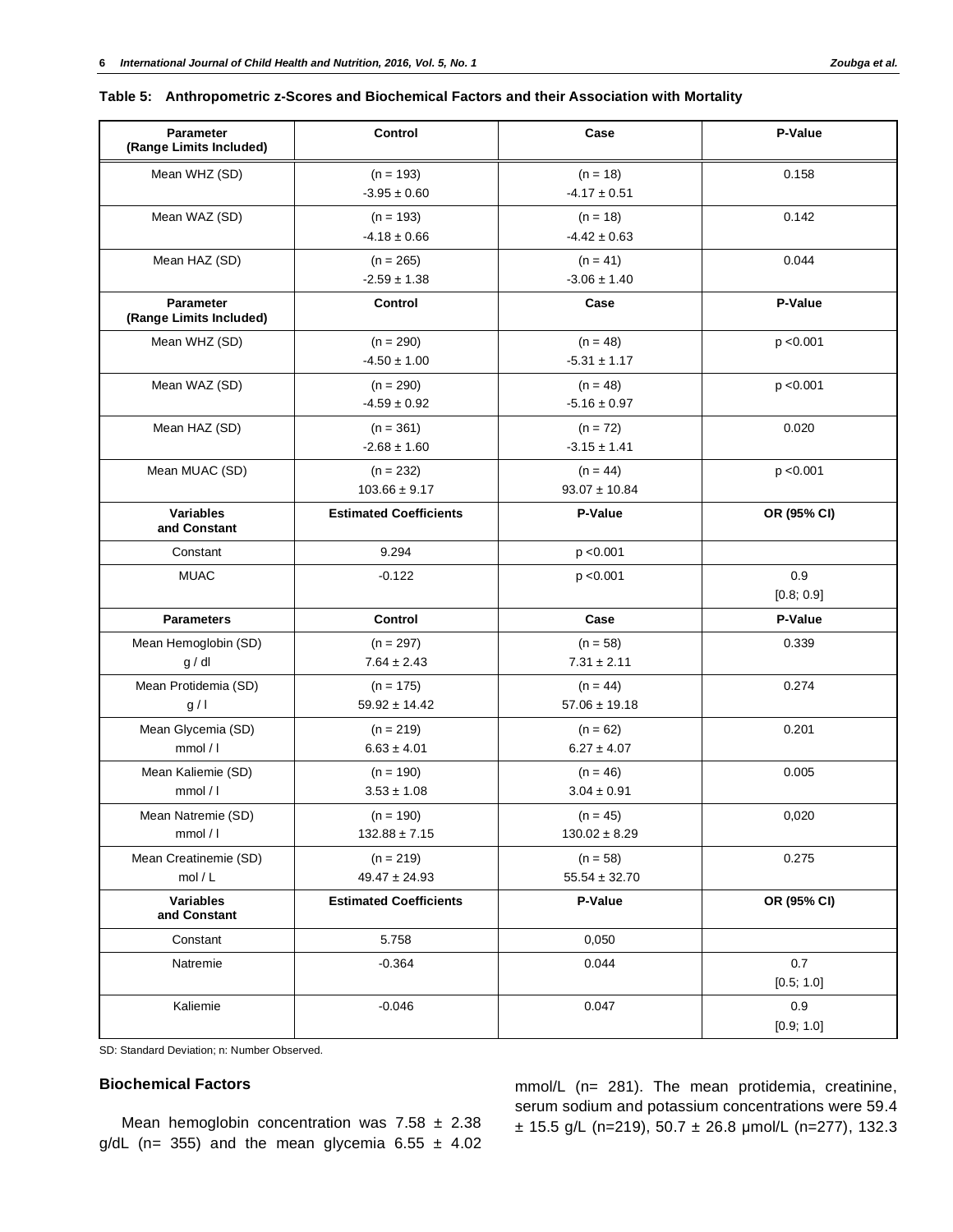$\pm$  7.4 mmol/L (n=235) and 3.4  $\pm$  1.1 mmol/L (n=236). In univariate analyses, only the associations between hypokalemia, hyponatremia and mortality of children with SAM were significant. These two biochemical indicators were still significantly associated with death of children with SAM in the multivariate analyses (Table **5**); the more pronounced the hypokalemia, the higher the odds of mortality was. The more pronounced the hyponatremia, the lower the odds of mortality was.

## **DISCUSSION**

The results reveal poor feeding practices, health and social care. Indeed, 21.9% of children received mixed feeding during their first six months of life. In addition, 77.6% of children were in the age group 6-23 months which corresponds to weaning and complementary feeding period considered by many authors as a critical age bracket for the development of malnutrition [12, 14]. Moreover, about one fourth (23.5%) children did not update their vaccination records which may be due to non-compliance. These results are similar to those reported by the Demographic and Health Survey (DHS) in 2010, which showed that 19.8% and 19.5% of children aged 12-23 months in Ouagadougou and the central region of Burkina, respectively, have not been up to date with their vaccinations [13]. Furthermore, the WHO guidelines recommend at least four antenatal visits at regular intervals throughout pregnancy but in the present study this recommendation was met for only 31.5% of the participants. This rate is far lower compared to those found by the DHS in 2010: 99% and 98.5% for the central region of Burkina and the city of Ouagadougou, respectively. Associated infectious diseases are known to aggravate malnutrition [13].

In this study, diarrhea, cough and vomiting were the three most prevalent clinical signs associated with SAM at the admission (41.1%, 25.6%, and 21.7%, respectively). The prevalence of anorexia, hepatomegaly and edema was also relatively high (Table **2**). This combination of diseases could increase the risk of death in children with an immune system already weakened by malnutrition. Indeed, we found that diarrhea was a critical determining factor of mortality in children with SAM. The presence of diarrhea at the admission was associated with four folds odds of dying with SAM (Table **2**). Hospital studies have previously highlighted a similar relationship between malnutrition and increased risk of death from diarrhea [8, 12-14]. Similar to our finding, a case-control study in Bangladesh also reported high rate of death from dysentery in children with SAM [OR = 8.9 95% CI 1.9-45.7] [9]. Children who died from diarrhea, despite good management of dehydration were observed to be usually severely malnourished [8]. Clinical signs, such as anorexia and hepatomegaly were also associated with the mortality as related to infections, which are known in children with SAM as factors increasing the risk of death. Clinical signs, indicative of infections and malaria particularly, were the ones observed in this study.

In addition, digestive infections, fungal infections and AIDS, main causes of diarrhea, were also observed (Table **3**). Several authors have reported the presence of these infections in malnourished children [8, 9]. In our study, HIV/AIDS and digestive infections were the best predictors of mortality of children with SAM. The odds of death were 10 times higher in severely malnourished children with HIV/AIDS compared to their counterparts without HIV/AIDS; this may due to the combinatory consequence of HIV/AIDS and malnutrition that are both immunosuppressive syndromes. In addition, it should be noted that some children are admitted to the CREN at a very advanced stage of HIV and yet are not receiving antiretroviral therapy. Most of them die before or shortly after the initiation of antiretroviral treatment. The second important group of infections associated with higher odds of death was digestive infections.

In general, infections resulting in complications are the leading immediate causes of death and disability in children worldwide [9]. The disease burden associated with these diseases is particularly acute in developing countries [9]. Additionally, these diseases are responsible for other medical and/or metabolic complications that hinder the management of malnutrition (Table **4**). In this case, severe dehydration was found in 18.0% of cases and could have resulted from diarrhea and vomiting, which were prevalent clinical signs reported at the admission of children; skin lesions (12.2%) may result from severe acute malnutrition, edema and other skin conditions; severe anemia (15.9%) may be the consequence of malaria (especially anemic form of severe malaria) or other infections associated with an insufficient dietary intake. Another type of complications associated with SAM and observed in this study was heart failure (6.9%) which could result from deep or myocardial overload anemia [10, 15]. The main complication associated with death in SAM was severe dehydration; the odds of death was 16 times higher in severely dehydrated children with SAM (Table **4**).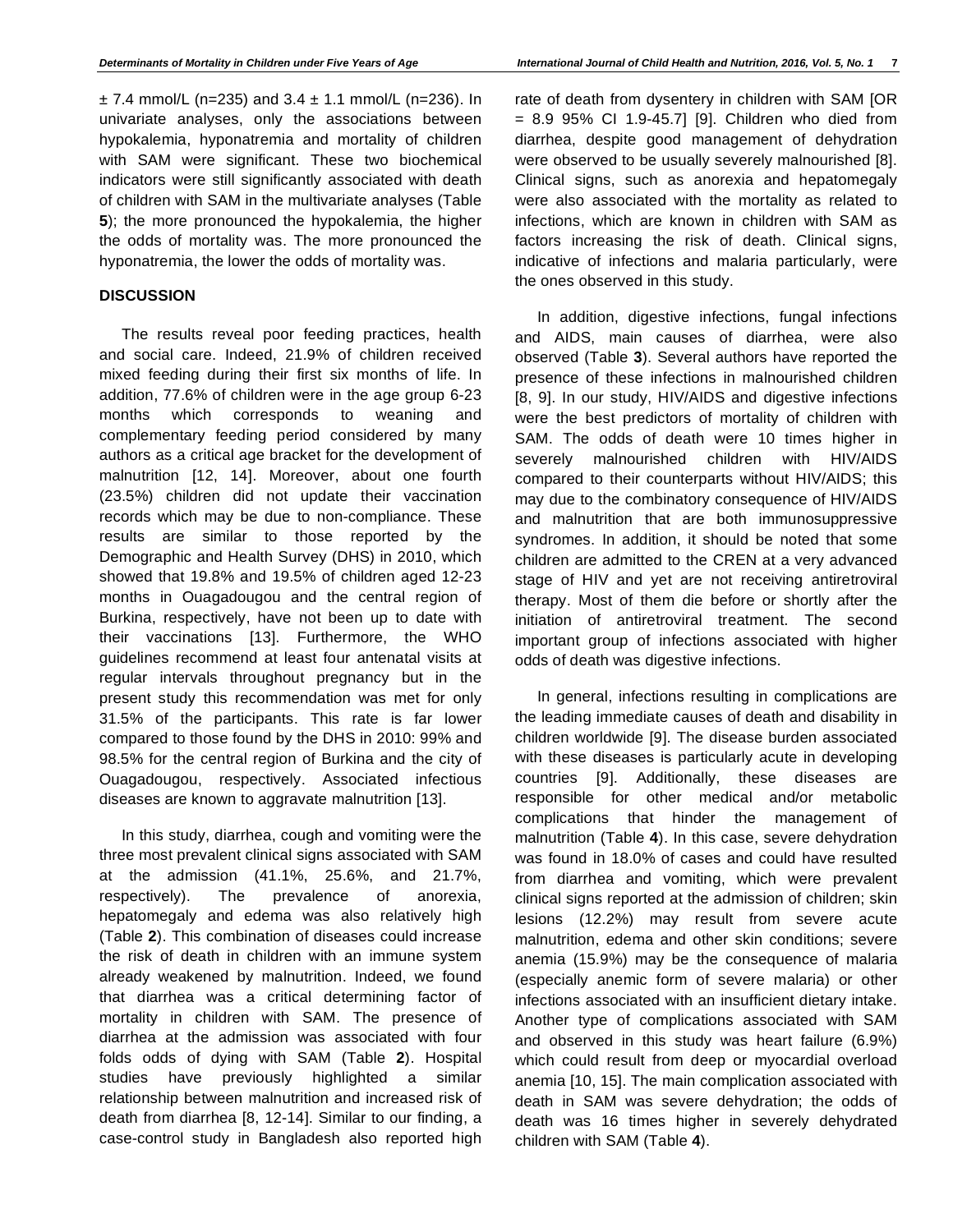Diarrheal diseases, with dehydration as a subsequent complication, are known to be the major cause of child death in developing countries [14]. Skin lesions were associated with the second highest odds of death in SAM; ulcerations and exudative lesions are complications that increase the risk of mortality. These lesions are most often accompanied by secondary infections. Other complications associated with an increased odds of death were heart failure (6 folds increase) and severe anemia (3 folds increase). In case of severe anemia, heart failure can lead to the patient' death [15]. In general, complications, reported in the literature to be strongly associated with mortality [8, 15].

Among the anthropometric indicators, the MUAC at the admission was the most critical determinant of mortality in children with SAM (Table **5**). The lower the MUAC, the higher the odds of dying with SAM was. Based on that, MUAC would be the best predictor of mortality compared to other anthropometric indices. The MUAC is the index that best identifies children at high risk of death [16]. A previous study similarly reported that the risk of mortality increased gradually with poor nutritional status in children with acute malnutrition [12, 16, 17].

Moreover the same study also showed that younger age was associated with higher odds of death of children with acute malnutrition. Our result regarding the association of age with odds of death is consistent with the findings of Traoré in Burkina showing that age was a determining factor in the mortality of malnourished children [18].

The mean hemoglobin concentration of the children was low explaining the prevalence of anemia found in the present study. The 2010 Burkina Faso DHS showed that 88% of children under five years were suffering from anemia nationwide [13]. The mean serum potassium level was slightly below normal limits (3.5-5.2 mmol/L) and may be the consequence of losses due to diarrhea and/or vomiting. We found that hypokalemia and hyponatremia were associated with the risk of death in children with SAM. The deeper the hypokalemia, the higher the odds of death was; and the deeper the hyponatremia, the lower the odds of death was (Table **5**). Generally, increased losses of water and electrolytes by the liquid stools, and subsequent dehydration are factors that increase the mortality in malnutrition [14].

This study has limitations. The first one is related to the case-control design. Children's clinical and

therapeutic records were incomplete leading to a reduction in sample sizes for the different variables of interest. This could have biased our findings.

# **CONCLUSION**

The study has highlighted the relationship between mortality and a number of factors in the SAM. The results indicate that odds of death is different as function of factors of the same category (clinical signs, infection, complications, anthropometric factors and biochemical factors), and also show the most predictive factors of mortality of children with SAM. For clinical signs, determinants of mortality were diarrhea, anorexia and hepatomegaly. For infections, determinants of mortality were pediatric AIDS and digestive infections. For other complications, determinants of mortality were severe dehydration, skin lesions, heart failure and severe anemia. The deeper the hypokalemia, the higher the odds of death was; and the deeper the hyponatremia, the lower the odds of death was. In addition, the lower the MUAC, the higher the odds of dying with SAM was. Some of the factors that were not found to be associated with death in this study could still contribute to the death of children with SAM. Longitudinal studies are needed to better clarify the relationship between the studied factors and mortality of children with SAM. The identification of these factors and its effective use in the care of severely malnourished children might help to reduce mortality due to malnutrition.

The results of this study raise recommendations. Indeed, great importance should be attached to measures MUAC would be the best predictor of mortality among the anthropometric indices. An update dashboards in health centers needs to be done; which could have a favorable impact in reducing mortality due to malnutrition. Additionally, since the admission of a malnourished child in a health center, laboratory tests should be done to better address certain complications. This would then require assistance in the form of government subsidy or its technical and financial partners. In addition, the strengthening of HIV testing must be done to help reduce mortality.

# **ACKNOWLEDGEMENTS**

Authors want to acknowledge Dr. Francis Zotor from University of Health & Allied Sciences and Dr. Jerome Some from Institut de Recherche en Sciences de la Santé (IRRS, Bobo-Dioulasso) for editing this paper and contribute to improve its quality. Finally, the